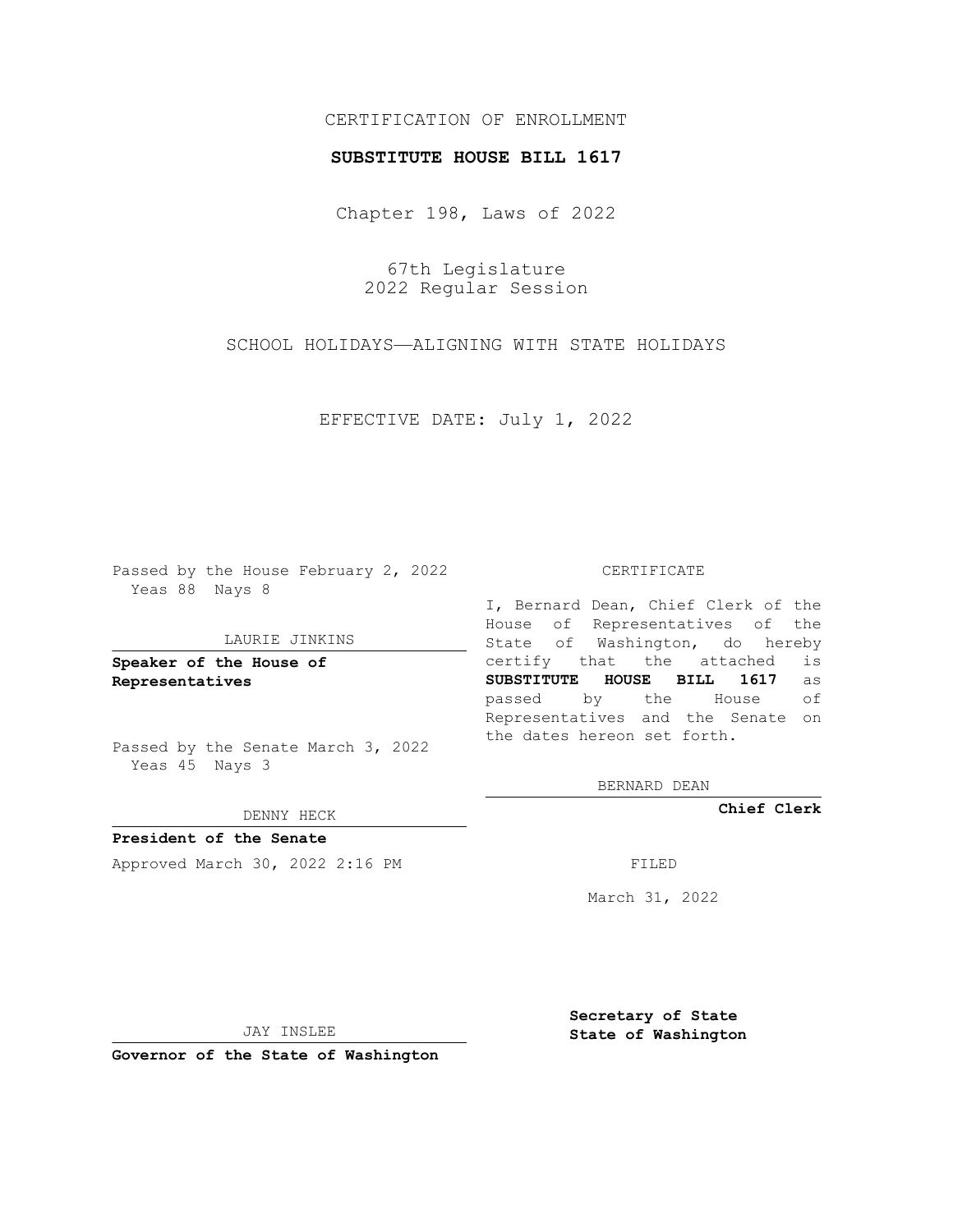# **SUBSTITUTE HOUSE BILL 1617**

Passed Legislature - 2022 Regular Session

**State of Washington 67th Legislature 2022 Regular Session**

By House State Government & Tribal Relations (originally sponsored by Representatives Morgan, Leavitt, J. Johnson, Ramel, Callan, Davis, Taylor, Santos, Simmons, Riccelli, Ormsby, and Harris-Talley)

READ FIRST TIME 01/17/22.

1 AN ACT Relating to aligning state and school holidays; amending 2 RCW 28A.150.050; creating a new section; and providing an effective 3 date.

4 BE IT ENACTED BY THE LEGISLATURE OF THE STATE OF WASHINGTON:

 NEW SECTION. **Sec. 1.** In 2021, the state enacted House Bill No. 1016 to declare Juneteenth a state legal holiday. The legislature finds that there is ambiguity about whether Juneteenth is also a school holiday as a result of that act. The legislature intends to clarify that Juneteenth, like all other state legal holidays, is a school holiday on which school may not be taught.

11 **Sec. 2.** RCW 28A.150.050 and 2014 c 177 s 3 are each amended to 12 read as follows:

13 (1) ((The following are)) All of the state legal holidays set 14 forth in RCW 1.16.050(1) are also school holidays( $(\tau)$ ) and school may 15 not be taught on these days ( $\left(\div\right)$ 

16 <del>(a) Sunday;</del>

17 (b) The first day of January, commonly called New Year's Day;

18 (c) The third Monday of January, celebrated as the anniversary of 19 the birth of Martin Luther King, Jr.;